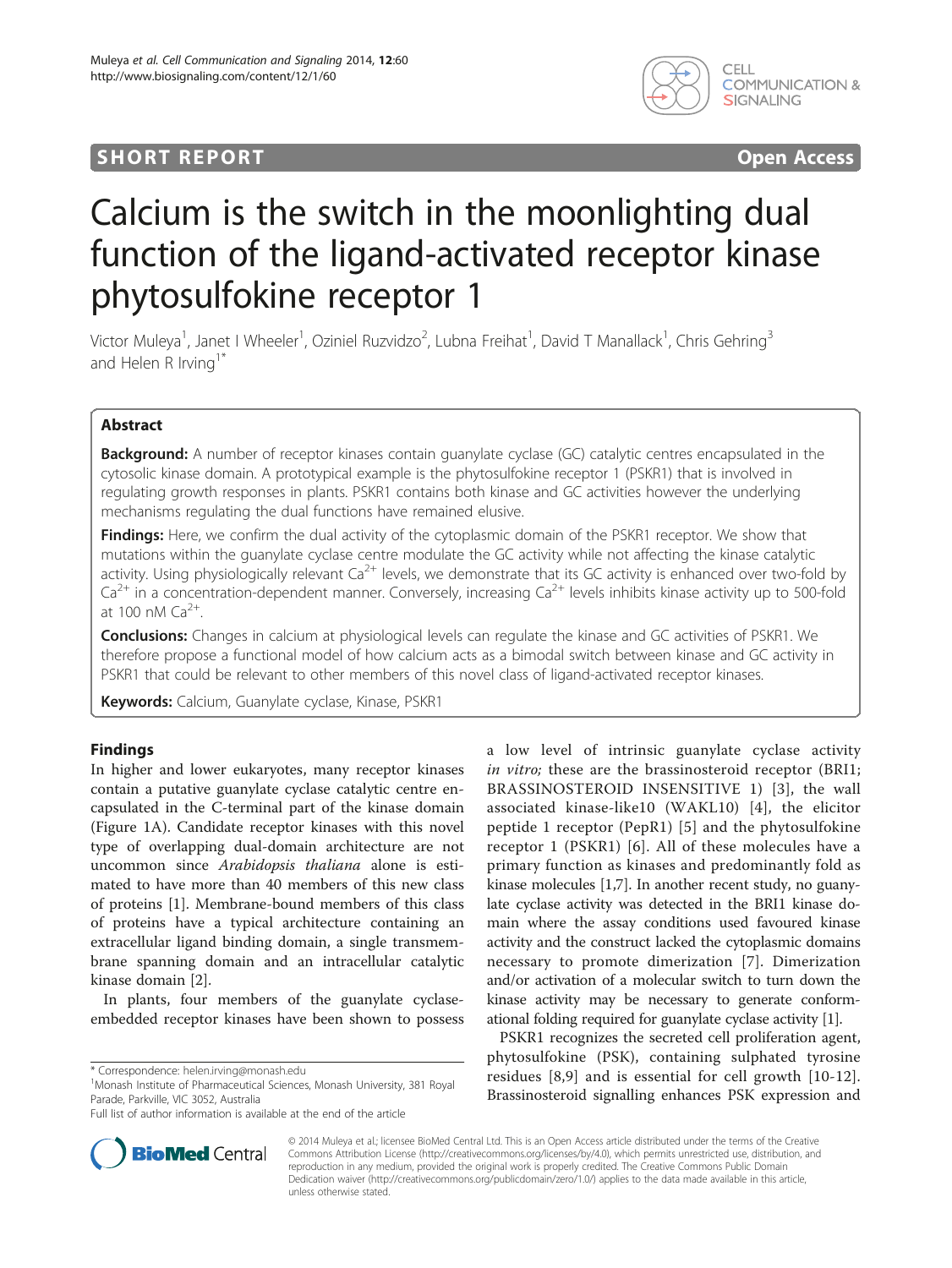<span id="page-1-0"></span>

PSKR1 dependent quiescent centre cell division [[13](#page-4-0)] and PSK is involved in attenuating stress responses [[14](#page-4-0)] with roles in both immune and developmental processes [[15,16\]](#page-4-0). PSKR1 mediated signalling elicits increases in guanosine 3′,5′-cyclic phosphate (cGMP) in isolated mesophyll protoplasts and transfection of protoplasts with full length PSKR1 results in raised endogenous levels of cGMP [[6\]](#page-4-0). Recently, the kinase activity of PSKR1 has been shown to be essential for PSK signalling in vivo [[17\]](#page-4-0). However, the underlying mechanisms regulating the overlapping dual functions of guanylate cyclase-embedded receptor kinases have remained elusive. Here we use PSKR1 as a representative member of this novel class of receptor kinases to unravel the biochemical conditions that enable the dual functions. We show that calcium has opposing effects on the kinase and guanylate cyclase activities of PSKR1. We propose a functional model of how calcium acts as a bimodal molecular switch between these two activities so that they do not occur concurrently.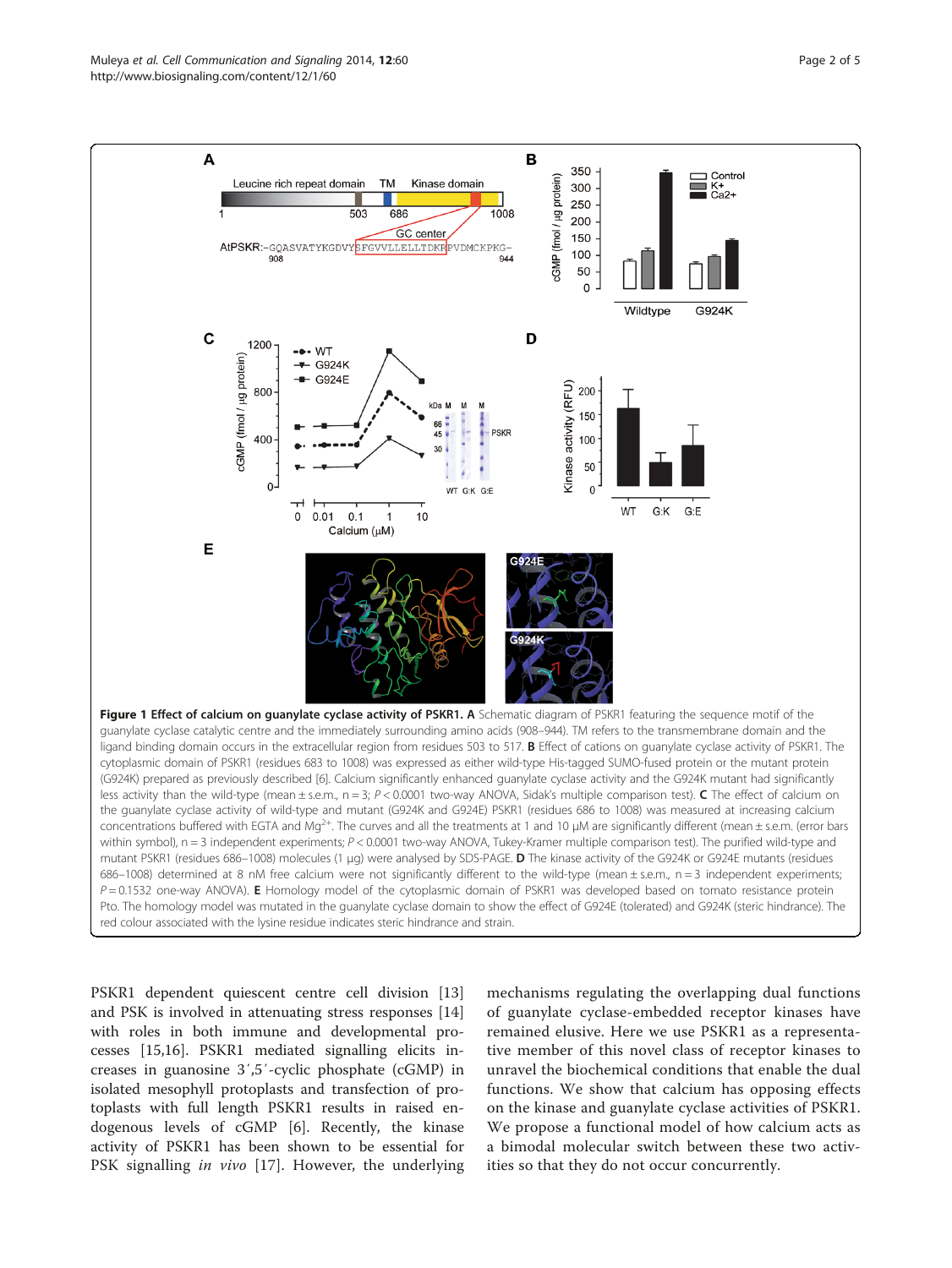## Calcium enhances GC activity

When examining the regulation of the cytoplasmic domain of PSKR1 in vitro, it was previously found that the kinase activity was inhibited by cGMP [[6\]](#page-4-0), suggesting the potential for bimodal modification of the dual activities. Further support for this notion was obtained when the effect of ionic conditions on the cytoplasmic domain of recombinant AtPSKR1 [TAIR:AT2G02220; GenBank: NP\_1783300.1] was examined, as guanylate cyclase activity was enhanced in the presence of 5 mM  $Ca^{2+}$ but not  $K^+$  ions (Figure [1B](#page-1-0) and see Additional file [1](#page-4-0): Supplementary Methods). This finding was suggestive that the guanylate cyclase activity of the protein is modulated by a calcium-specific rather than an ion-specific effect. To test the hypothesis that calcium ions modify the enzymatic activities of PSKR1, we used calcium buffer systems to precisely control free calcium ion levels and measured the activities of the cytoplasmic domain of AtPSKR1 (see Additional file [1:](#page-4-0) Supplementary Methods). Free calcium concentrations were determined using the Maxchelator program taking into account the temperature, pH and ionic strength of the calcium buffer [\[18\]](#page-4-0). Guanylate cyclase activity occurred in the absence of calcium and was considerably enhanced at 1 and 10  $\mu$ M Ca<sup>2+</sup> but not at lower concentrations in the wild-type protein (Figure [1C](#page-1-0)). However, the in vitro guanylate cyclase activity of PSKR1 is still rather low when compared to canonical membrane bound guanylate cyclases. The G residue in the catalytic motif of GCs is predicted to determine substrate specificity for GTP [\[19,20](#page-4-0)] and it was previously shown that when the G residue (924) in the catalytic motif was mutated to K (G924K), it had decreased guanylate cyclase activity [\[6\]](#page-4-0). In this study, the G924K mutation conferred reduced guanylate cyclase activity at all calcium concentrations tested however the pattern of response was the same as wild-type protein (Figure [1B](#page-1-0) and C). Since the positively charged substitution decreased guanylate cyclase activity, we tested the effect of a negatively charged substitution with the expectation that guanylate cyclase activity may be retained. This was indeed the case as the G924E mutant showed enhanced guanylate cyclase activity with an overall similar pattern of response to all physiological calcium concentrations (Figure [1](#page-1-0)C). Thus increasing free calcium from 100 nM to 1 μM enhanced guanylate cyclase activity by approximately two-fold. Both mutations had no effect on kinase activity when tested at 8 nM  $Ca^{2+}$  (one way ANOVA,  $P = 0.1532$ ; Figure [1D](#page-1-0)) being a calcium concentration favouring kinase activity (see Figure [2](#page-3-0)A); suggestive that the main function of this region in the kinase domain is to generate cGMP.

We developed a homology model of the kinase domain of PSKR1 (Figure [1](#page-1-0)E) based on its 41.2 % identity to the crystal structure of tomato resistance protein Pto (for Pseudomonas syringae pv tomato) kinase [PDB: 3HGK]

[[21](#page-4-0)] (see Additional file [1](#page-4-0): Supplementary Methods). When a G924K mutation was incorporated into the model, the molecule became strained due to the steric hindrance encountered by the K residue whereas a negatively charged residue at this position (G924E) was tolerated (Figure [1](#page-1-0)E) and providing structural reasons for the measured catalytic activities of PSKR1 (Figure [1B](#page-1-0) and C).

## Calcium suppresses kinase activity

We then determined the effect of precisely controlled calcium levels on the kinase activity of wild-type PSKR1 molecule. The kinase activity of the wild-type protein was completely suppressed at and above 100 nM free calcium (Figure [2](#page-3-0)A). Kinase activity was rapidly suppressed in response to increased calcium ion concentrations as the same preparation was measured in "zero" calcium where kinase activity was present before being subjected to 10  $\mu$ M Ca<sup>2+</sup>, resulting in inhibition of the activity. Addition of EDTA to reduce the calcium ion levels resulted in a relatively small increase in kinase activity which did not return to original levels (Figure [2B](#page-3-0)).

In conclusion, our findings indicate that the kinase activity of PSKR1 is directly inhibited by increases in free calcium ions and importantly, the guanylate cyclase activity is enhanced at similar calcium concentrations, indicative of a reciprocal regulation of the dual functionality of this molecule. The free calcium concentration in the cytoplasm of plant cells is estimated to be in the magnitude of 50 to 100 nM and to increase approximately two to five-fold upon stimulation, depending on particular signature profiles [\[22](#page-4-0)]. In plants, calcium regulates a number of protein kinases either directly or indirectly as a means of modulating their biological activity during signal transduction [[22-25\]](#page-4-0). The kinase domain of PSKR1 also contains a calmodulin binding domain that has been shown to interact with all isoforms of calmodulin and is essential for normal growth [\[17](#page-4-0)]. Calmodulin is activated by calcium but how calmodulin binding or calcium (this study) directly modulates kinase activity of PSKR1 is currently unknown. Changes in calcium have direct and opposing effects on the alternate intrinsic activities of PSKR1 with the kinase activity being completely suppressed at the concentrations stimulating guanylate cyclase activity. Hence changes in calcium ions act as a direct molecular switch that enables activation of alternate downstream responses.

An important part of any signalling network is the ability to turn down the cascade at appropriate junctures. In bi-functional molecules such as PSKR1, the fact that different intracellular conditions favour one function over the other may allow these molecules to turn on/off their alternate signalling cascades in response to the cellular environment and thereby fine-tune their cognate signalling networks. Furthermore, the initial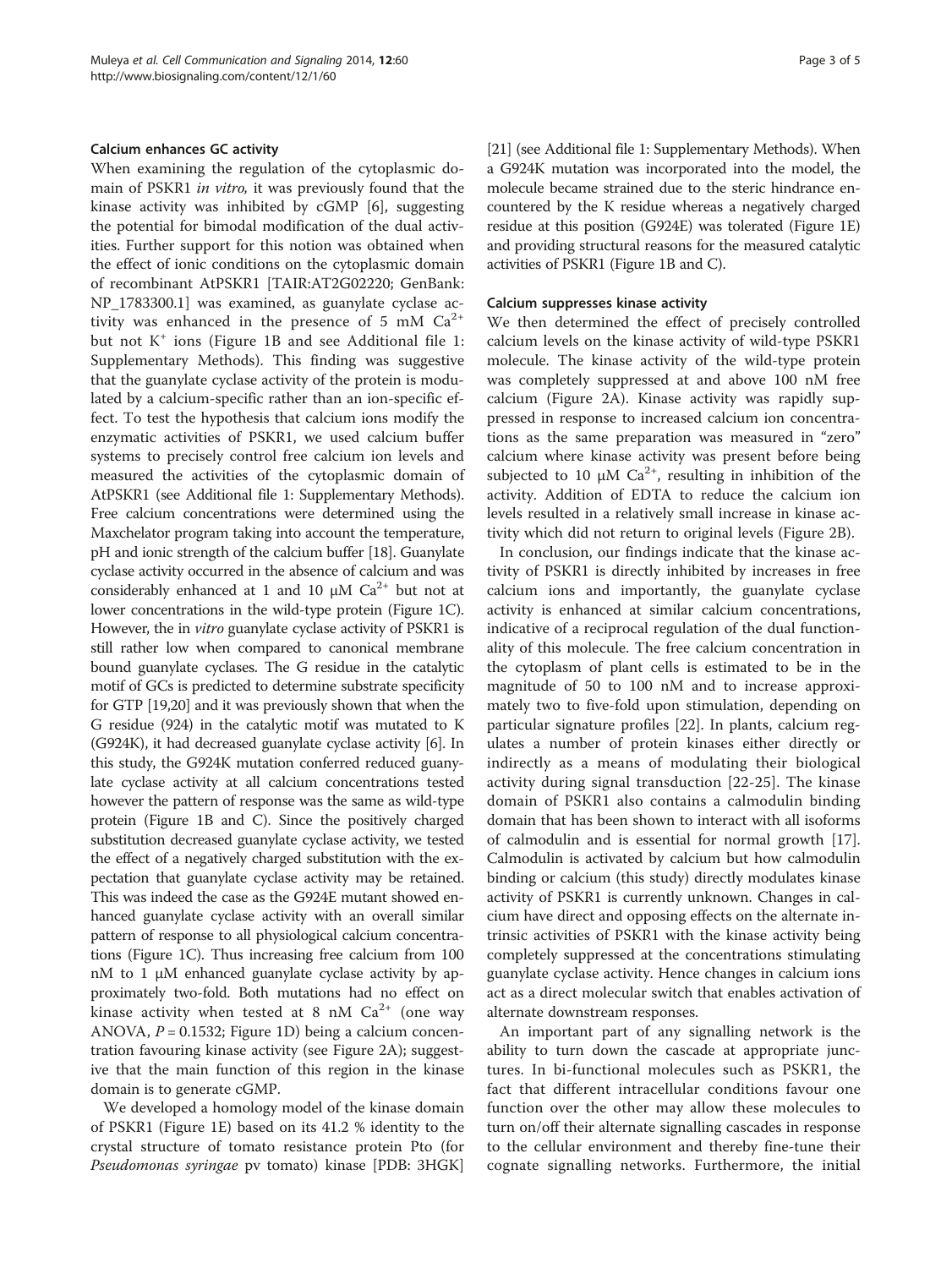<span id="page-3-0"></span>

finding that cGMP, a product of guanylate cyclase activity, inhibits the kinase activity of PSKR1 [[6\]](#page-4-0), provides another switch that augments the effect of calcium and thus enabling PSKR1 to shuttle between its alternate signalling networks. The physiological relevance of such switches is supported by recent observations that PSKR1

mediates a switch from growth and development to plant defence responses [[15,16\]](#page-4-0). The fact that the activation of plant defence responses is dependent on changes in both cytosolic calcium and cGMP [\[26](#page-4-0)] further substantiates the importance of the PSKR1 switch mediated by changes in intracellular calcium.